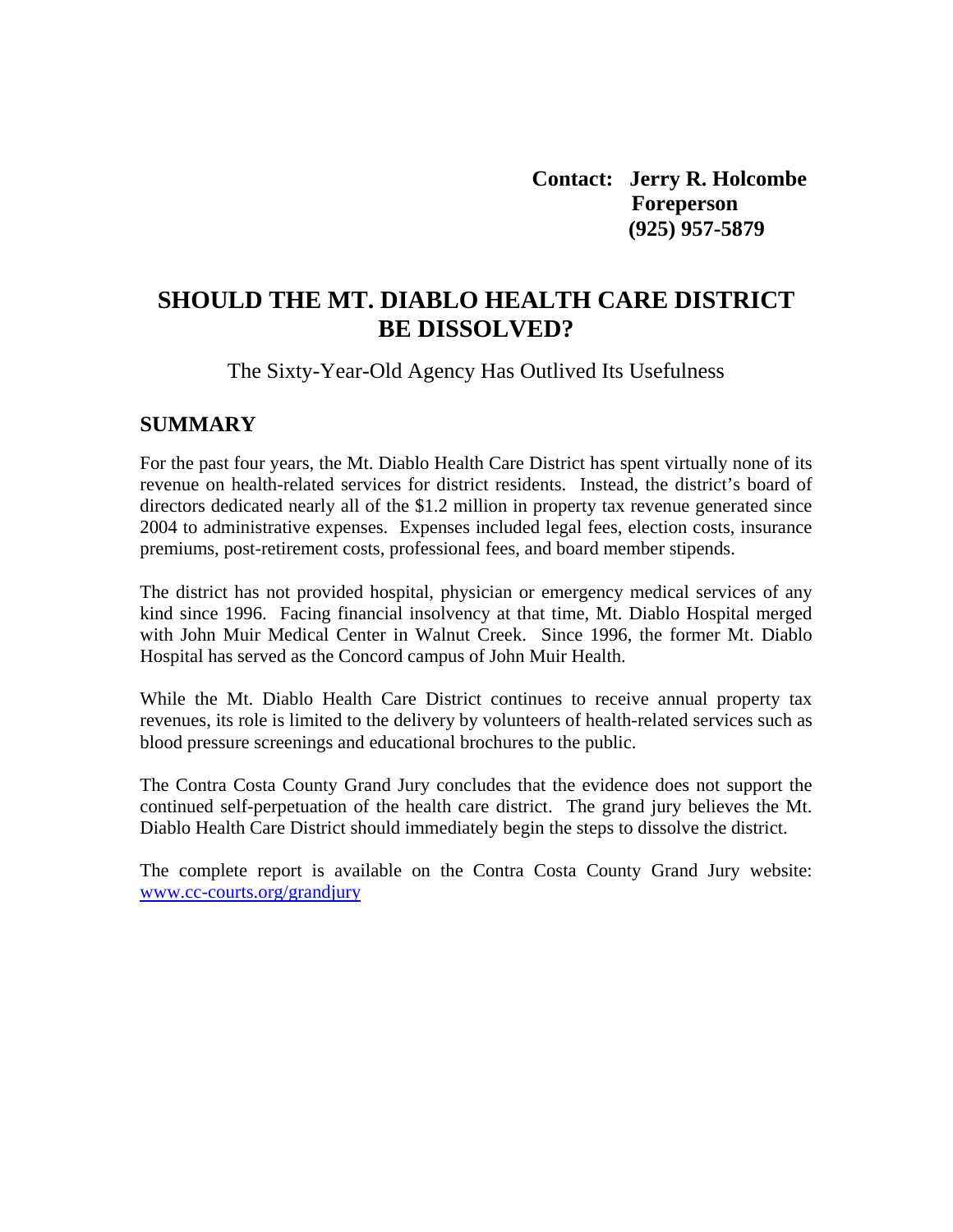## **CONTRA COSTA COUNTY GRAND JURY REPORT 0806**

## **SHOULD THE MT. DIABLO HEALTH CARE DISTRICT BE DISSOLVED?**

The Sixty-Year-Old Agency Has Outlived Its Usefulness

## **TO: Board of Directors, Mt. Diablo Health Care District**

## **BACKGROUND**

In June 2003, the Contra Costa County Grand Jury investigated and reported on three health care districts, including the Mt. Diablo Health Care District (District). Grand Jury Report 0309 concluded that the Mt. Diablo District was no longer fulfilling a useful mission and recommended that it be dissolved.

The District, the county Board of Supervisors, and the Local Agency Formation Commission (LAFCO) rejected the recommendation. Detailed responses from all three agencies to the recommendation are included as part of Grand Jury Report 0401, pages 43-64. Reports 0309 and 0401 are available on the Contra Costa Grand Jury website: [www.cc-courts/org/grandjury](http://www.cc-courts/org/grandjury)

Five years have passed, and the District remains in existence, supported almost entirely by property taxes. This Grand Jury investigated the District again to determine whether there is good reason to justify its continued existence.

## **FINDINGS**

- 1. The District was formed in 1948, and in the early 1950's, acquired the Concord Community Hospital, later known as Mt. Diablo Medical Center. The District owned and operated the hospital until 1996.
- 2. The District boundaries encompass the cities of Concord, Martinez, portions of Lafayette and Pleasant Hill, and adjacent unincorporated areas.
- 3. The District is governed by a five-member Board of Directors (Board) elected by the voters within the District.
- 4. In 1996, under threat of financial insolvency, the District transferred the Mt. Diablo Medical Center and all related property and assets to John Muir Medical Center (now John Muir Health), a private, non-profit corporation. Mt. Diablo Medical Center is now operated as the Concord Campus of John Muir Health.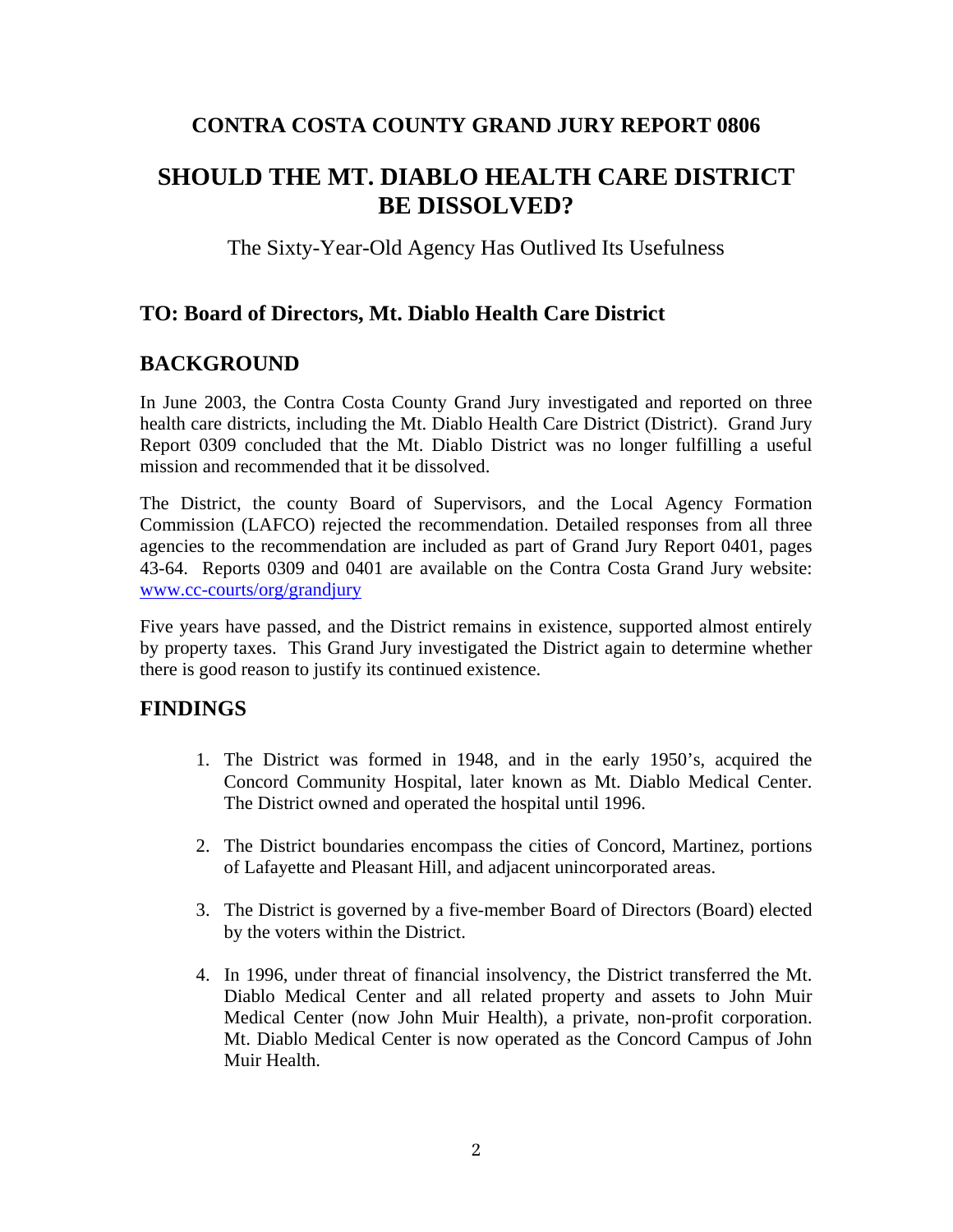- 5. Since 1996, the District has not owned or operated a hospital and has not provided hospital, physician or emergency medical services of any kind.
- 6. The District has not had permanent, full-time employees for many years. In March of 2008, a part-time clerical employee was hired. The 2008 budget for this employee is \$12,000. Board members have performed all District administrative tasks, and some Board members have been occasional volunteers disseminating health-related information and services in the community. John Muir Health provides the District with office, meeting, and conference space.
- 7. The primary source of District income comes from property taxes levied on District homeowners and businesses. The District also receives an annual \$25,000 subsidy from John Muir Health.

| Year  | Property Tax Revenue                | <b>Total Revenue</b>      |  |
|-------|-------------------------------------|---------------------------|--|
| 2004  | \$203,594                           | \$236,783                 |  |
| 2005  | 223,369                             | 266,869                   |  |
| 2006  | 255,649                             | 296,638                   |  |
| 2007* | 241,000                             | 266,200                   |  |
| 2008* | 241,000<br>Total five-year revenue: | 266,000<br>$$1,322,490**$ |  |

8. The District's total annual revenues are as follows:

\*Budgeted

\*\*Total revenues include miscellaneous income; e.g., interest earnings

9. District administrative and operating expenses have consumed nearly all of its revenues over the past four years. Expenses have included the cost of elections, legal and audit fees, Board member stipends, and the premiums for medical and dental insurance provided to current and retired directors. A percentage of expense summary, based on audited financial statements, follows:

|                       | 2004       | 2005 | 2006 |
|-----------------------|------------|------|------|
|                       |            |      |      |
| Post-Retirement Costs | $\Omega\%$ | 0%   | 46%  |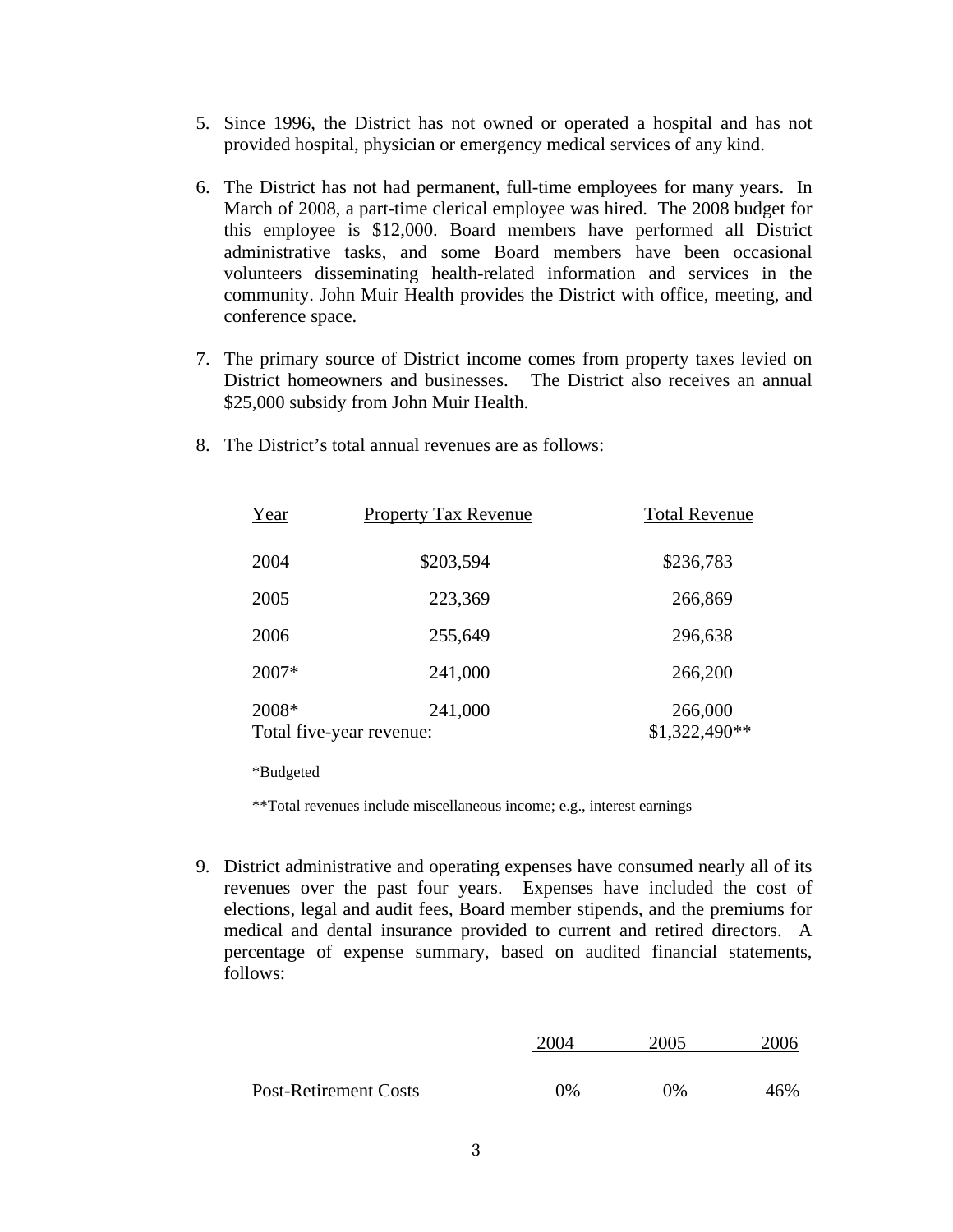| <b>Election Costs</b>    |        | 40%  | 0%   | 24%  |
|--------------------------|--------|------|------|------|
| Insurance                |        | 17%  | 45%  | 14%  |
| <b>Professional Fees</b> |        | 4%   | 20%  | 0%   |
| Legal Fees               |        | 27%  | 16%  | 9%   |
| Director Stipends        |        | 5%   | 7%   | 0%   |
| <b>Other Expenses</b>    |        | 7%   | 12%  | 7%   |
|                          | Total: | 100% | 100% | 100% |

- 10. In 2004, 2005, and 2006, the District did not spend any of its total revenues to provide or advance health care for the District's taxpayers or residents. The District spent 100% of its total revenues for administrative and operating expenses.
- 11. Budget projections and unaudited accounting statements for a part of 2007 reveal a similar pattern as that shown for 2004-2006; no money was spent for health care.
- 12. Some District board members participated in volunteer activities during 2004- 2007 at no cost to the District. For example, volunteers distributed healthrelated brochures and conducted blood pressure screenings. They offered such services a half dozen times in 2007 at community activities such as farmers' markets. District director volunteers also promoted an anti-truancy program for local students.
- 13. The District claims credit for a single \$5000 donation in 2007 to the nursing program at California State University East Bay. The purpose was a scholarship. The donation was not a budget item, but represented re-directed funds that reportedly had been set aside for a director's stipend.
- 14. The scholarship donation is the only expenditure the District has made for a health-related purpose since 1996.
- 15. On February 8, 2008, the District's Board adopted a budget for calendar year 2008. The budget contains a line item allocating \$70,000 to "community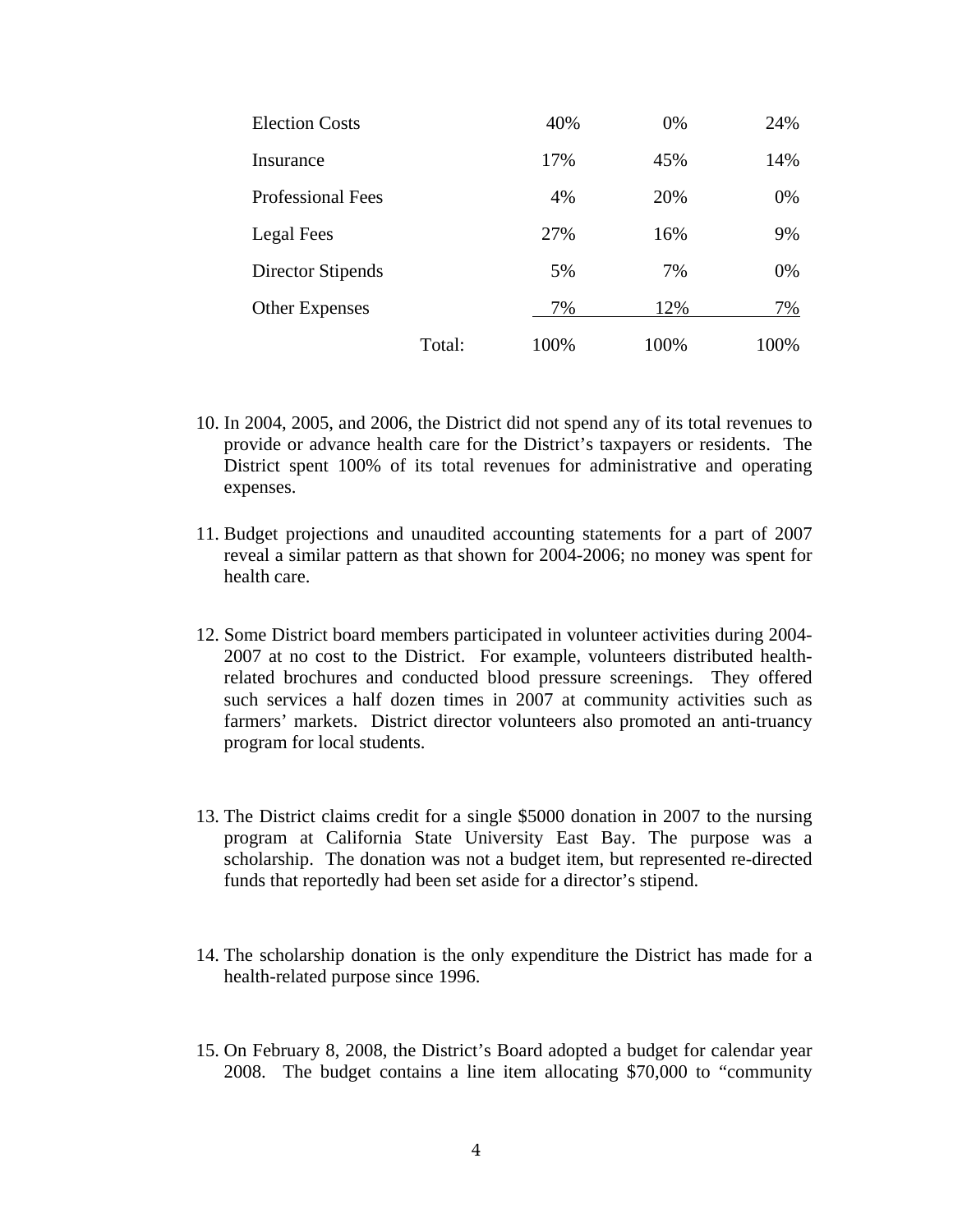Activities." No specific activities or projects were approved at the time the budget was adopted.

- 16. The parties to the 1996 agreement between the District and John Muir Health continue to perform their obligations pursuant to their agreement.
- 17. John Muir Health created a Community Health Fund pursuant to the agreement, to which it has made contributions of \$1 million annually intended for community grants to improve public health.
- 18. The District contends that under the terms of the 1996 agreement with John Muir Health, it has continuing responsibilities. For example, the agreement provides that certain defaults by John Muir Health would result in termination of the agreement and permit the District to recover assets from John Muir Health, including the Mt. Diablo Medical Center building and property transferred by the District in 1996.
- 19. There is no suggestion by the District in the public record, including the District's submissions to LAFCO, that there is any reasonably foreseeable possibility of default by John Muir Health under the 1996 agreement that would trigger the rights reserved by the District to recover the hospital. John Muir Health recently began a major addition to its Concord campus, an event that makes such a default highly unlikely.
- 20. The District controls neither the board of directors of John Muir Health nor the Community Health Fund established through the 1996 merger agreement.
- 21. The District and John Muir Health are currently negotiating another agreement. This proposal would establish a conduit to provide grant funds to the District to be passed through the District to selected organizations. A oneyear agreement is likely. The District would incur administrative expenses in its role as a conduit for the grants.
- 22. As part of the arrangements to secure the grant contract with John Muir Health, the District's 2008 budget line item entitled "Community Activities" was increased from \$70,000 to \$130,000, effective May 1, 2008. The District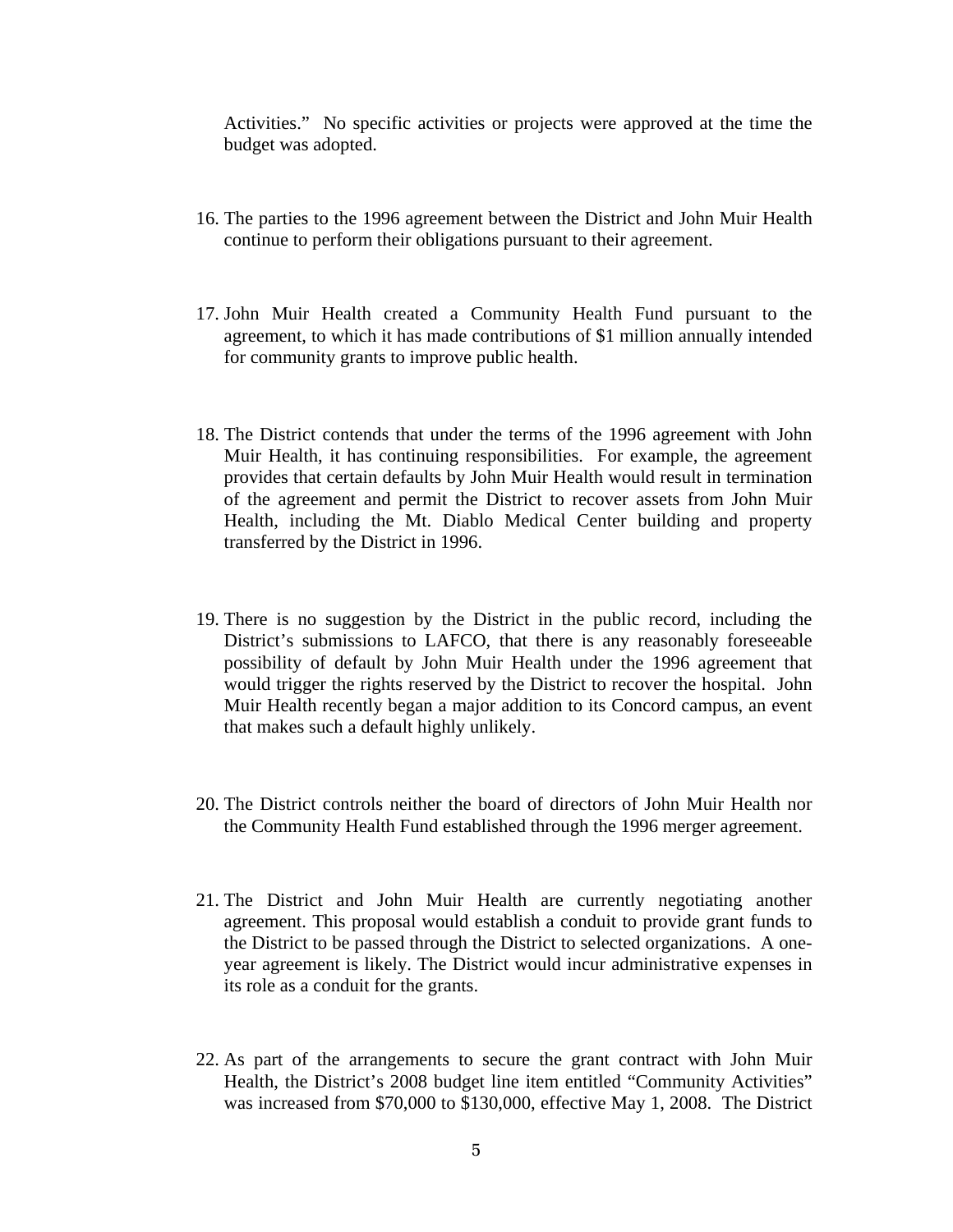also has plans to hire a part-time executive director to administer the anticipated grant program. A new budget line item, also effective May 1, 2008, allocates \$39,996 for a "CEO/Administrator." As of that date, the District had not created a job description for the new position.

- 23. The District's revised budget, as of May 1, 2008, calls for a total annual operating budget of \$328,300. Anticipated 2008 revenues remain unchanged, at \$266,200.
- 24. The Contra Costa County Local Agency Formation Commission (LAFCO) is responsible for studying special districts and the services they provide. LAFCO accomplishes this by completing periodic Municipal Services Reviews (MSR). Typically, the MSR process is completed every five years for special districts such as the Mt. Diablo Health Care District.
- 25. In August 2007, LAFCO completed its MSR for the District. While it did not recommend dissolution of the District, LAFCO recognized that additional scrutiny was warranted and directed the District to provide it with an interim report in 2008 on its activities and expenditures.
- 26. Dissolution of the District may be initiated by either Board action or a petition of District voters.
- 27. Upon dissolution, the District's rights and obligations, both existing and contingent, would have to be taken over by another agency.
- 28. The District has never adopted a plan for its dissolution, nor has the Board ever proposed a study of how to accomplish the District's dissolution.

#### **CONCLUSIONS**

1. Since the last Grand Jury report in 2003, the District has not contributed any significant financial support to benefit the health and welfare of its residents. It has collected and spent over \$1.3 million of taxpayer money, virtually all of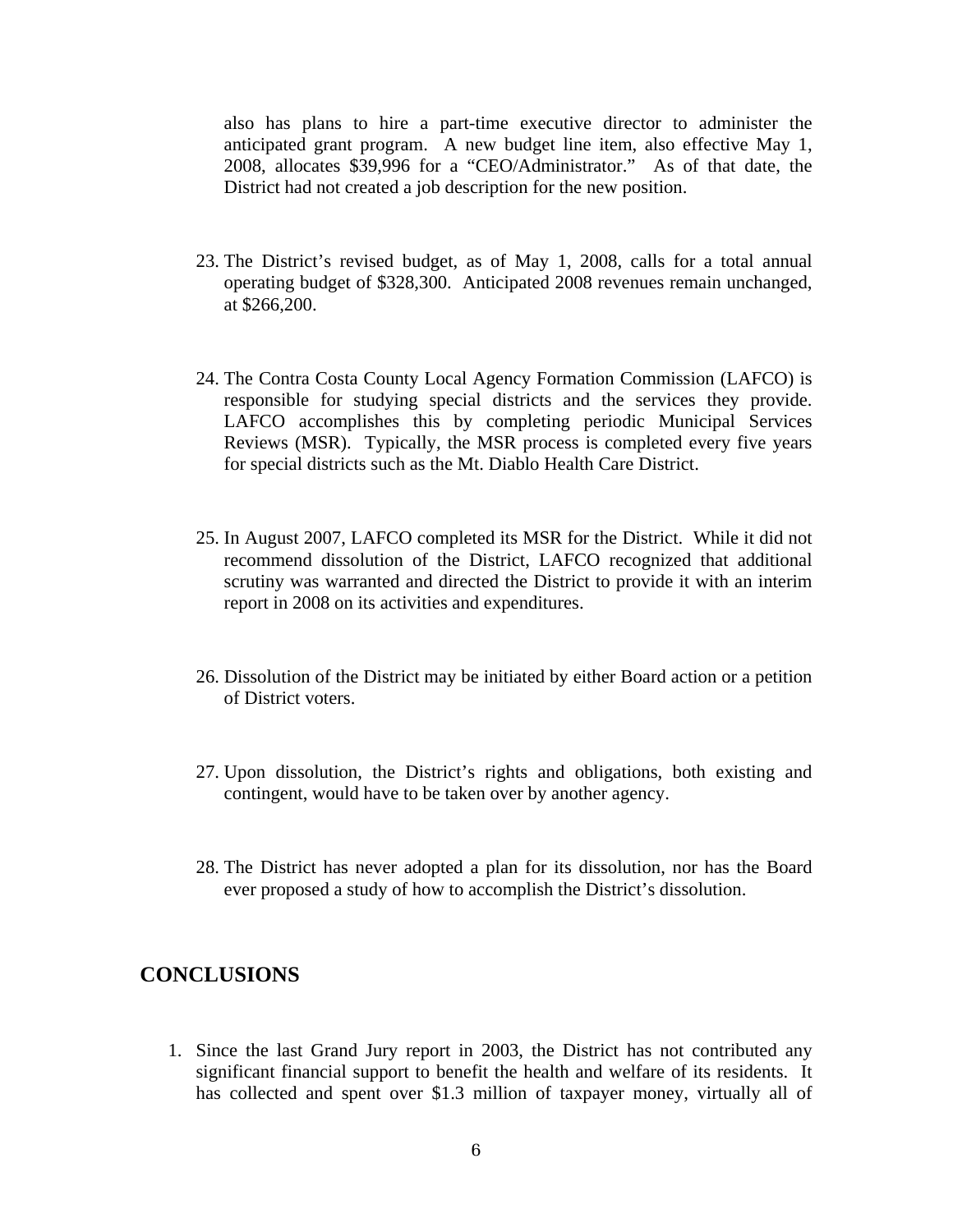which was used to pay for administrative and operating expenses--to perpetuate the District's existence.

- 2. The proposed grant donation agreement between the District and John Muir Health, which is likely to result in new administrative costs, including the salary and benefits of new staff, will not benefit the District. The District's 2008 budget allocations for staff expense and its "Community Activities" appear to be unrealistic, especially since budgeted 2008 expenses exceed anticipated revenues by \$62,000 (23%).
- 3. During the course of its investigation, the Grand Jury did not find any instances of malfeasance, and does not imply that any such culpability exists. Volunteer activities are commendable, but they do not require the cachet of a government agency.
- 4. Public officials who preside over obsolete organizations like the Mt. Diablo Health Care District need to act responsibly and provide for the agency's demise, including the orderly and efficient transfer of assets to, and assumption of liabilities by, successor agencies.

## **RECOMMENDATIONS**

The 2007-2008 Contra Costa County Grand Jury recommends that:

- 1. Within six months of this report, the District's Board of Directors drafts a written plan for the dissolution of the District. The dissolution plan should include:
	- a. A detailed task list, including time estimates for completion, of all steps required to complete the dissolution in an orderly and efficient manner.
	- b. Identification of problems related to District obligations to provide health insurance benefits to present and former District Board members, and recommended solutions to those problems.
	- c. Identification of all possible future events that likely would be necessary to create either rights in, or obligations of, the District under the 1996 agreement with John Muir Health or any other long-term contracts.
	- d. Evaluations of other public agencies that are qualified to act as successors to the District in connection with any possible future events or transactions, and corresponding rights and obligations.
- 2. Within six months of this report, the District submits the dissolution plan to LAFCO as part of the report required by that agency during the District's 2007 Municipal Services Review.